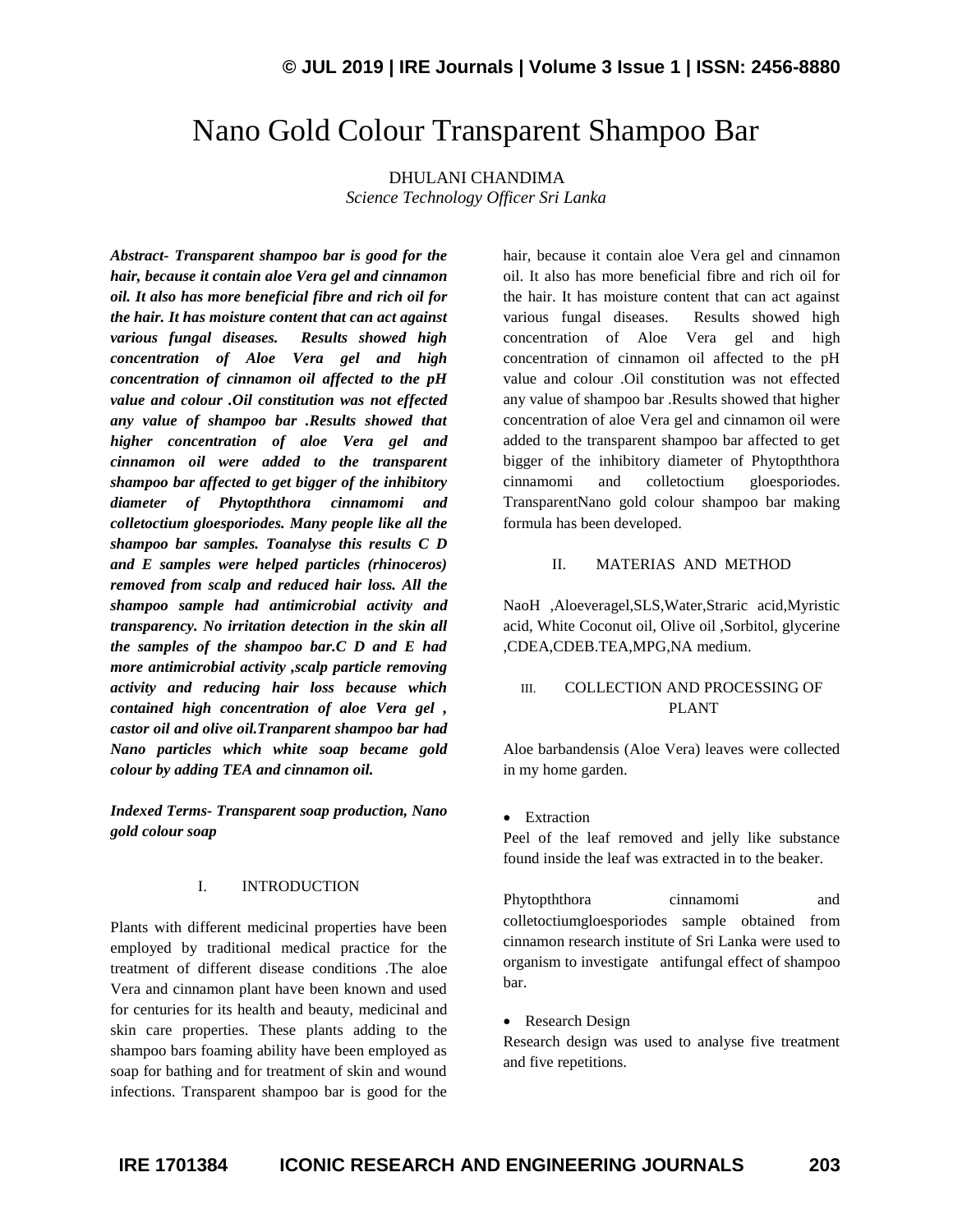| TABLE 1                           |
|-----------------------------------|
| FORMULATION OF MAKING SHAMPOO BAR |

| material            | A              | B  | C            | D              | E  |
|---------------------|----------------|----|--------------|----------------|----|
| Nao $H(g)$          | 5              | 5  | 5            | 5              | 5  |
| SLS(g)              | 5              | 5  | 5            | 5              | 5  |
| Stearic $Acid(g)$   | 5              | 5  | 5            | 5              | 5  |
| Aloe Vera gel       | $\overline{c}$ | 4  | 6            | 8              | 10 |
| Meristic acid $(g)$ | 5              | 5  | 5            | 5              | 5  |
| Glycerin(mL)        | 5              | 5  | 5            | 5              | 5  |
| CDEA(mL)            | 1              | 1  | $\mathbf{1}$ | 1              | 1  |
| CDEB(mL)            | 1              | 1  | 1            | 1              | 1  |
| TEA(mL)             | 1              | 1  | 1            | 1              | 1  |
| White<br>coconut    | 25             | 20 | 15           | 15             | 0  |
| oil(mL)             |                |    |              |                |    |
| Cinnamon            | 1              | 2  | 3            | $\overline{4}$ | 5  |
| oil(mL)             |                |    |              |                |    |
| Castor oil(mL)      | $\overline{0}$ | 5  | 10           | 5              | 15 |
| Olive $oil(mL)$     | 0              | 0  | 0            | 5              | 10 |
| Sorbitol(mL)        | 5              | 5  | 5            | 5              | 5  |
| Water(mL)           | 13             | 11 | 9            | 7              | 5  |
| MPG(mL)             | 5              | 5  | 5            | 5              | 5  |

5 g of NaoH and SLS 5g powder were weighed into a clean beaker containing aloe Vera gel with water. Solution was stirred with glass rod until became clear solution.5g of Stearic acid and 5g of Meristic acid were weighed in to the beaker. Mixture was heated until became clear solution.25 mL of oil mixture was poured in to the melted Stearic acid mixture. This mixture was added to the NaoH mixture. Soap formed signed as end of the mixing process this mixture kept for 6 hours for harden.

Then 5mL of glycerine added and mixture was heated until all the soap is dissolved. Then 5mL of MPG was added and stirred until mixture was homogeneous. Then 5mL sorbitolwas added to thesoap mixture .Then temperature was lowered 1 mL of TEA and cinnamon oil were added to the soap mixture. Soapmixture became golden colour and transparent. Bubbles were removed by glass rod in surface of the soap mixture. This mixture kept for 2 hours for harden.

Further analysis of shampoo bar transparency, pH, irritationtest, and antimicrobial activity

Colour and transparency of shampoo bar was done visually.

pH of soap was measured by using pH meter. Measurement of pH done by diluting 1 g of soap 10 mL of distilled water in a beaker .Then direct pH value was measured.

## Antimicrobial test

Phytopththora cinnamomi and colletoctiumgloesporiodes were grown medium of NA Then medium containing microbes attached to a paper disc and dipped solution of shampoo bar and incubated. Clear zones were investigated.

#### IV. RESULTS

# TABLE II EVALUATION OF SHAMPOO BAR

| sham<br>poo<br>bar<br>sampl<br>e | pH<br>Val<br>ue | Transpar<br>ency | Irritat<br>ion<br>test | Color                      | Aroma                       |
|----------------------------------|-----------------|------------------|------------------------|----------------------------|-----------------------------|
| $\mathsf{A}$                     | 6               | Transpar<br>ent  | $\theta$               | Golden<br>yellow           | Cinna<br>mon<br>scente<br>d |
| B                                | 6               | Transpar<br>ent  | $\theta$               | Golden<br>yellow           | Cinna<br>mon<br>scente<br>d |
| $\overline{C}$                   | 7               | Transpar<br>ent  | $\theta$               | Golden<br>yellow           | Cinna<br>mon<br>scente<br>d |
| D                                | 7.2             | Transpar<br>ent  | $\theta$               | Golden<br>yellow<br>(dark) | Cinna<br>mon<br>scente<br>d |
| E                                | 8               | Transpar<br>ent  | $\theta$               | Golden<br>yellow(<br>dark) | Cinna<br>mon<br>scente<br>d |

Results showed high concentration of Aloe Vera gel and high concentration of cinnamon oil affected to